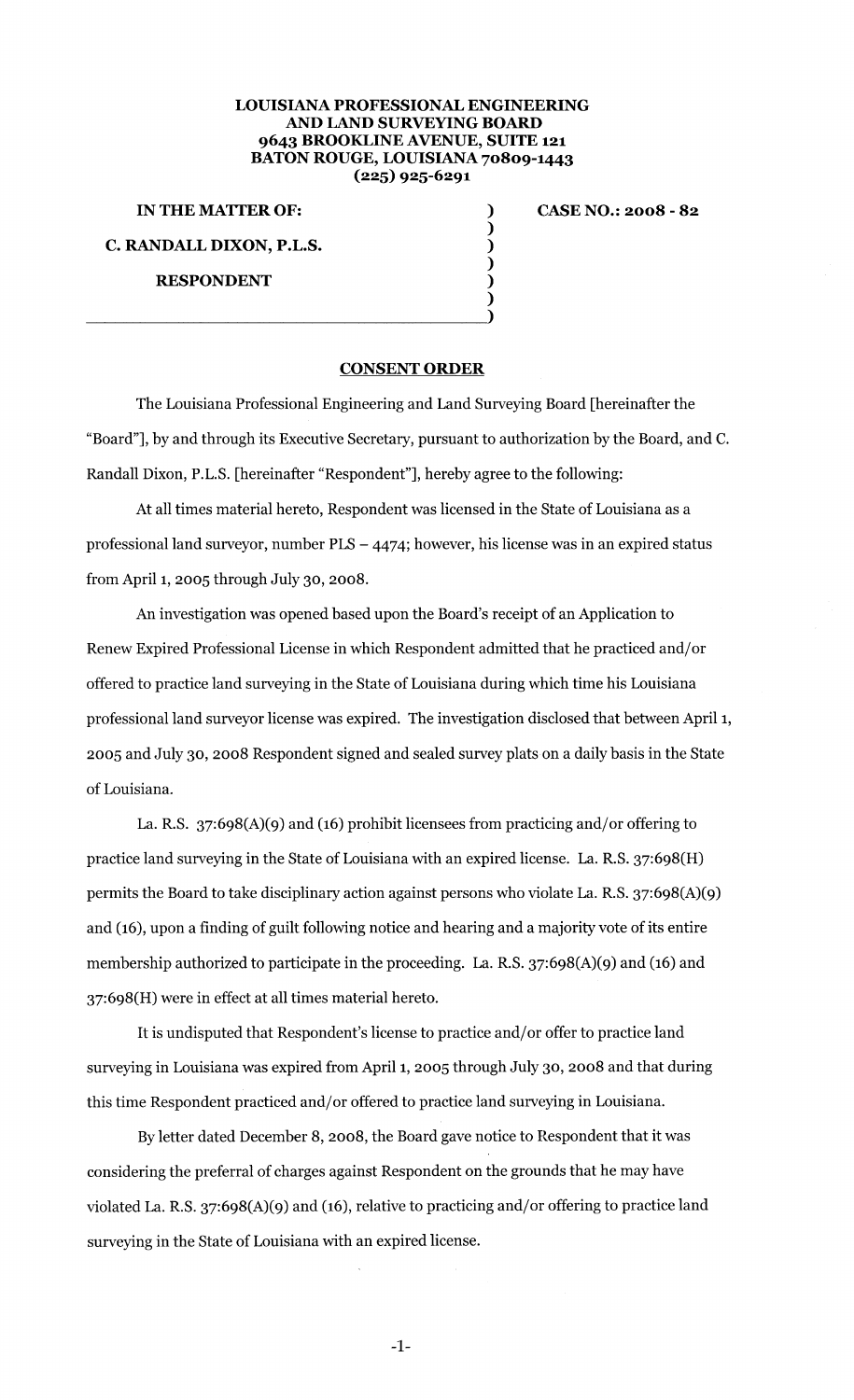Wishing to dispense with the need for further disciplinary action and to conclude the instant proceeding without further delay and expense, for the purpose of this proceeding only, Respondent and the Board do hereby enter into this Consent Order, in which Respondent of his own free will consents to the issuance of a Consent Order by the Board, wherein Respondent agrees that (a) he will pay a fine of two thousand five hundred (\$2,500.00) dollars, (b) he will pay administrative costs of four hundred eighty one and 47/100 (\$481.47) dollars, (c) he will pay all past unpaid renewal fees in the amount of one hundred eighty (\$180.00) dollars, (d) he will successfully complete the Board's online Louisiana Laws and Rules Examination, and (e) this Consent Order will be published on the Board's website and a summary of this matter will be published in the Board's official journal, the Louisiana Engineer and Surveyor Journal, and reported to the National Council of Examiners for Engineering and Surveying (NCEES), identifying Respondent by name.

Respondent admits to inadvertent violations of the referenced statutes and/ or rules regarding the practicing of and/or offering to practice land surveying in the State of Louisiana with an expired license. Respondent acknowledges awareness of said laws and/or rules and states that he will comply with all applicable laws and rules henceforth. Respondent has been advised of his right to be represented by counsel before the Board and/ or to appear at any hearing personally or by counsel and present witnesses and evidence in his own behalf, and he hereby waives this right and his right to appeal; and he states affirmatively that he has been afforded all administrative remedies due him under the law.

Therefore, in consideration of the foregoing and by his signing this Consent Order, Respondent does hereby waive his right to a hearing before the Board, to the presenting of evidence and witnesses in his behalf, to Findings of Fact and Conclusions of Law in this case, and to judicial review of this Consent Order.

Respondent hereby represents (a) that he fully understands the meaning and intent of this Consent Order, including but not limited to its final and binding effect, (b) that he has voluntarily entered into this Consent Order and that no other promise or agreement of any kind has been made to or with him by any person whatsoever to cause the execution of this instrument and (c) that the sanctions set forth in this Consent Order do not prevent the Board from taking further disciplinary or enforcement action against Respondent on matters not specifically addressed in this Consent Order.

WHEREFORE, the Louisiana Professional Engineering and Land Surveying Board and Respondent agree that:

-2-